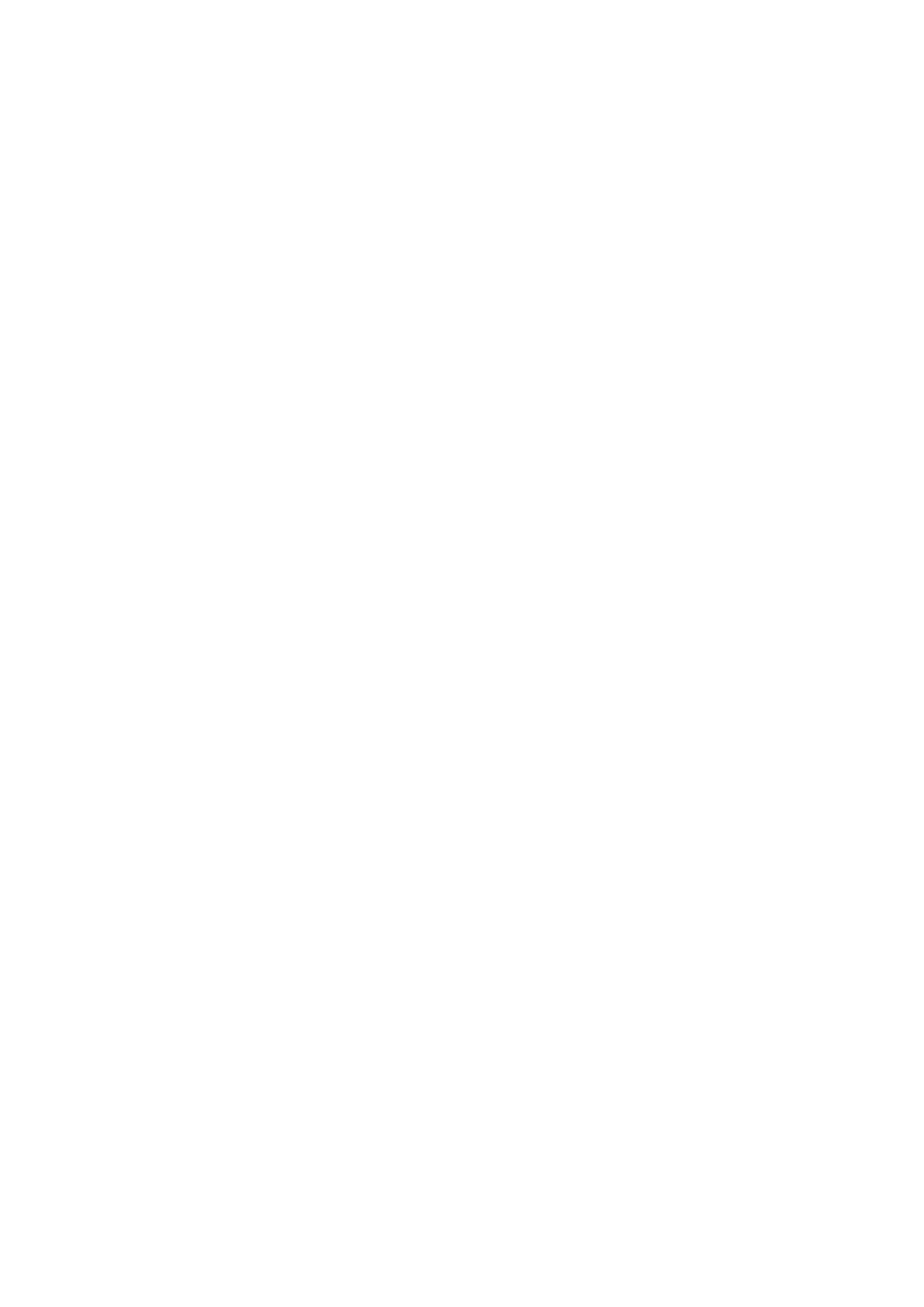| General Remarks in English and Japanese Translation<br>English | Japanese Translation |
|----------------------------------------------------------------|----------------------|
|                                                                |                      |
| <b>GENERAL REMARKS</b>                                         |                      |
| The indications of goods or services appearing in              |                      |
| the class headings are general indications relating to         |                      |
| the fields to which, in principle, the goods or                |                      |
| services belong. The Alphabetical List should                  |                      |
| therefore be consulted in order to ascertain the               |                      |
| exact classification of each individual product or             |                      |
| service.                                                       |                      |
| <b>GOODS</b>                                                   |                      |
| If a product cannot be classified with the aid of the          |                      |
| List of Classes, the Explanatory Notes and the                 |                      |
| Alphabetical List, the following remarks set forth             | (f)<br>(a)           |
| the criteria to be applied:                                    |                      |
| (a) A finished product is in principle classified              | (a)                  |
| according to its function or purpose. If the function          |                      |
| or purpose of a finished product is not mentioned in           |                      |
| any class heading, the finished product is classified          |                      |
| by analogy with other comparable finished products,            |                      |
| indicated in the Alphabetical List.                            |                      |
|                                                                |                      |
| If none is found, other subsidiary criteria, such as           |                      |
| that of the material of which the product is made or           |                      |
| its mode of operation, are applied.                            |                      |
|                                                                |                      |
| (b) A finished product which is a multipurpose                 | (b)                  |
| composite object (e.g., clocks incorporating radios)           |                      |
| may be classified in all classes that correspond to            |                      |
| any of its functions or intended purposes. However             |                      |
| if a good has a primary purpose it should be                   |                      |
| classified in this class. If those functions or                |                      |
| purposes are not mentioned in any class heading.               | (a)                  |
| other criteria, indicated under (a), above, are to be          |                      |
| applied.                                                       |                      |
|                                                                |                      |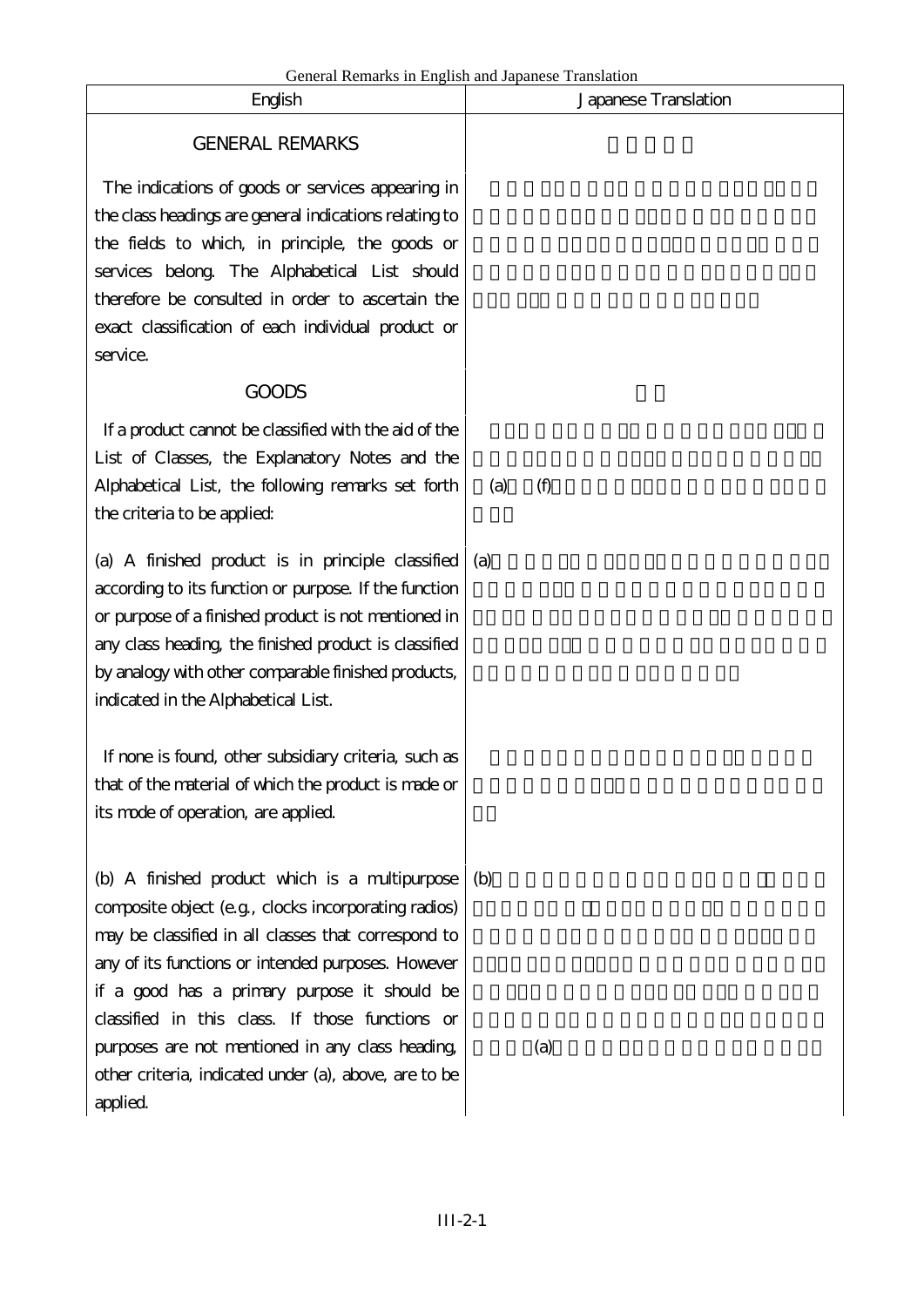| General Remarks in English and Japanese Translation |  |
|-----------------------------------------------------|--|
|-----------------------------------------------------|--|

| English                                                        | Japanese Translation |
|----------------------------------------------------------------|----------------------|
| (c) Raw materials, unworked or semi-worked, are in $\vert$ (c) |                      |
| principle classified according to the material of              |                      |
| which they consist.                                            |                      |
|                                                                |                      |
| (d) Goods intended to form part of another product             | (d)                  |
| are in principle classified in the same class as that          |                      |
| product only in cases where the same type of goods             |                      |
| cannot normally be used for another purpose. In all            |                      |
| other cases, the criterion indicated under (a),                | (a)                  |
| above, applies.                                                |                      |
|                                                                |                      |
| (e) When a product, whether finished or not, is                | (e)                  |
| classified according to the material of which it is            |                      |
| made, and it is made of different materials, the               |                      |
| product is in principle classified according to the            |                      |
| material which predominates.                                   |                      |
|                                                                |                      |
| (f) Cases adapted to the product they are intended $\int$ (f)  |                      |
| to contain are in principle classified in the same             |                      |
| class as the product.                                          |                      |
|                                                                |                      |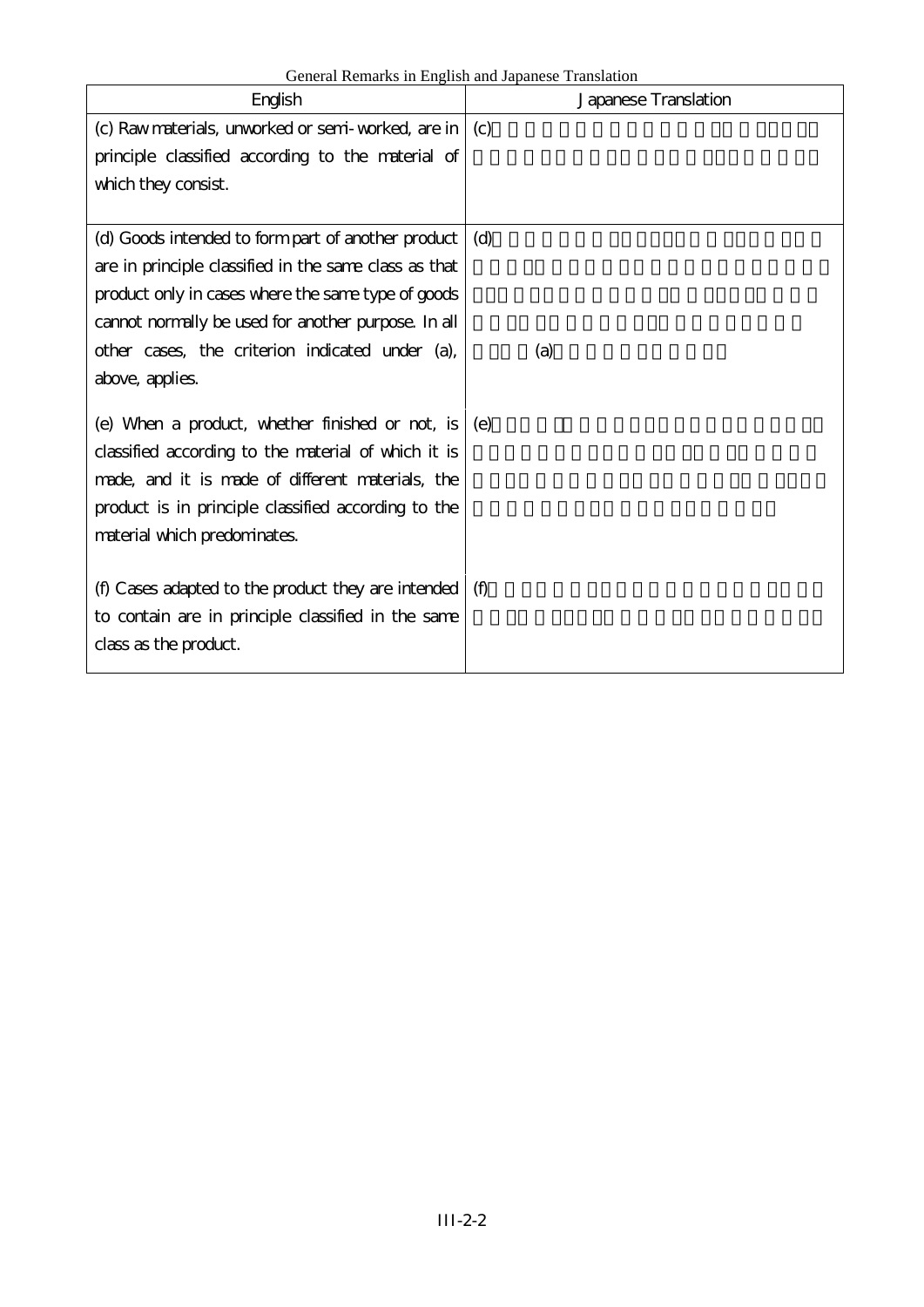| English                                                                                                                                                                                                                                                                                                                                                                                                                                                                                                                                                       | Japanese Translation                      |
|---------------------------------------------------------------------------------------------------------------------------------------------------------------------------------------------------------------------------------------------------------------------------------------------------------------------------------------------------------------------------------------------------------------------------------------------------------------------------------------------------------------------------------------------------------------|-------------------------------------------|
| <b>SERVICES</b>                                                                                                                                                                                                                                                                                                                                                                                                                                                                                                                                               |                                           |
| If a service cannot be classified with the aid of the<br>List of Classes, the Explanatory Notes and the<br>Alphabetical List, the following remarks set forth<br>the criteria to be applied:                                                                                                                                                                                                                                                                                                                                                                  | (d)<br>(a)                                |
| (a) Services are in principle classified according to<br>the branches of activities specified in the headings<br>of the service classes and in their Explanatory<br>Notes or, if not specified, by analogy with other<br>comparable services indicated in the Alphabetical<br>List.                                                                                                                                                                                                                                                                           | (a)                                       |
| (b) Rental services are in principle classified in the<br>same classes as the services provided by means of<br>the rented objects (e.g., Rental of telephones,<br>covered by Class 38). Leasing services are<br>analogous to rental services and therefore should be<br>classified in the same way. However, hire- or<br>lease-purchase financing is classified in Class 36 as<br>a financial service.                                                                                                                                                        | (b)                                       |
| (c) Services that provide advice, information or<br>consultation are in principle classified in the same<br>classes as the services that correspond to the<br>subject matter of the advice, information or<br>consultation, e.g., transportation consultancy (Cl.<br>39), business management consultancy (Cl. 35),<br>financial consultancy (Cl. 36), beauty consultancy<br>(Cl. 44). The rendering of the advice, information or<br>consultancy by electronic means (e.g., telephone,<br>computer) does not affect the classification of these<br>services. | $\left( c\right)$<br>39<br>35<br>36<br>44 |